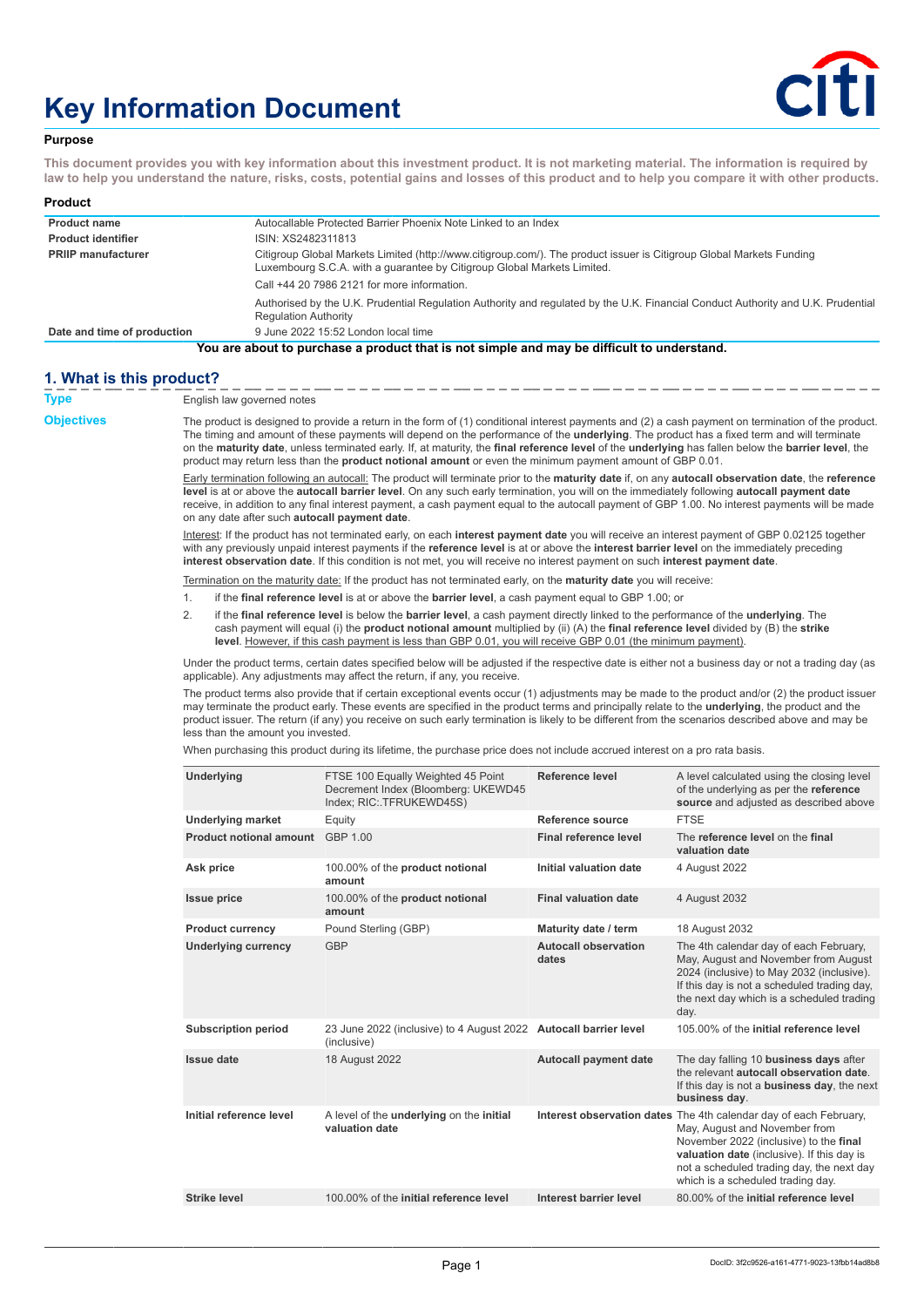May, August and November from November 2022 (inclusive) to the **maturity date** (inclusive). If this day is not a **business day**, the next **business day**.

**Intended retail investor** The product is intended to be offered to retail investors who fulfil all of the criteria below:

- 1. they have the ability to make an informed investment decision through sufficient knowledge and understanding of the product and its specific risks and rewards, either independently or through professional advice, and they may have experience of investing in and/or holding a number of similar products providing a similar market exposure;
- 2. they seek income, expect the movement in the underlying to perform in a way that generates a favourable return, have an investment horizon of the recommended holding period specified below and understand that the product may terminate early;
- 3. they accept the risk that the issuer or guarantor could fail to pay or perform its obligations under the product and they are able to bear a total loss of their investment; and
- 4. they are willing to accept a level of risk to achieve potential returns that is consistent with the summary risk indicator shown below. The product is not intended to be offered to retail clients who do not fulfil these criteria.

# **2. What are the risks and what could I get in return?**



**Lower risk Higher risk**

**The risk indicator assumes you keep the product for 10 years. The actual risk can vary significantly if you cash in at an early stage and you may get back less. You may not be able to sell your product easily or may have to sell at a price that significantly impacts on how much you get back.**

The summary risk indicator is a quide to the level of risk of this product compared to other products. It shows how likely it is that the product will lose money because of movements in the markets or because we are not able to pay you.

We have classified this product as 6 out of 7, which is the second-highest risk class. This rates the potential losses from future performance at a high level, and poor market conditions are very unlikely to impact our capacity to pay you.

**To the extent the currency of the country in which you purchase this product or your account currency differs from the product currency, please be aware of currency risk. You will receive payments in a different currency so the final return you will get depends on the exchange rate between the two currencies. This risk is not considered in the indicator shown above.**

You are entitled to receive back at least 1.00% of your capital. Any amount over this, and any additional return, depends on future market performance and is uncertain. However, this protection against future market performance will not apply if you cash in before maturity or in case of immediate termination by the issuer.

For detailed information about all risks relating to the product please refer to the risk sections of the prospectus and any supplements thereto as specified in the section "7. Other relevant information" below.

#### **Performance scenarios Market developments in the future cannot be accurately predicted. The scenarios shown are only an indication of some of the possible outcomes based on recent returns. Actual returns could be lower.**

*Investment: GBP 10,000*

| <b>Scenarios</b>           |                                        | 1 year        | 5 years       | 10 years                        |
|----------------------------|----------------------------------------|---------------|---------------|---------------------------------|
|                            |                                        |               |               | (Recommended<br>holding period) |
| <b>Stress scenario</b>     | What you might get back<br>after costs | GBP 3.380.72  | GBP 1.760.38  | GBP 525.00                      |
|                            | Average return each year               | $-66.19%$     | $-29.35%$     | $-25.52%$                       |
| Unfavourable scenario      | What you might get back<br>after costs | GBP 5.814.10  | GBP 3.123.19  | GBP 1.375.00                    |
|                            | Average return each year               | $-41.86%$     | $-20.76%$     | $-18.00\%$                      |
| <b>Moderate scenario</b>   | What you might get back<br>after costs | GBP 8.946.94  | GBP 10.385.79 | GBP 11.700.00*                  |
|                            | Average return each year               | $-10.53\%$    | 0.76%         | 1.58%                           |
| <b>Favourable scenario</b> | What you might get back<br>after costs | GBP 10.943.10 | GBP 12.472.82 | GBP 14.250.00**                 |
|                            | Average return each year               | 9.43%         | 4.52%         | 3.61%                           |

\* This scenario assumes that the product early terminates in August 2024 and you do not reinvest the proceeds.

\*\* This scenario assumes that the product early terminates in August 2027 and you do not reinvest the proceeds.

This table shows the money you could get back over the next 10 years under different scenarios, assuming that you invest GBP 10,000.

The scenarios shown illustrate how your investment could perform. You can compare them with the scenarios of other products. The scenarios presented are an estimate of future performance based on evidence from the past on how the value of this investment varies, and are not an exact indicator. What you get will vary depending on how the market performs and how long you keep the product. The stress scenario shows what you might get back in extreme market circumstances, and it does not take into account the situation where we are not able to pay you. In addition, you should note that the results shown for the intermediate holding periods do not reflect estimates of the product's future value. You should therefore not base your investment decision on the results shown for these interim holding periods.

The figures shown include all the costs of the product itself, but may not include all the costs that you pay to your advisor or distributor. The figures do not take into account your personal tax situation, which may also affect how much you get back.

## **3. What happens if the manufacturer is unable to pay out?**